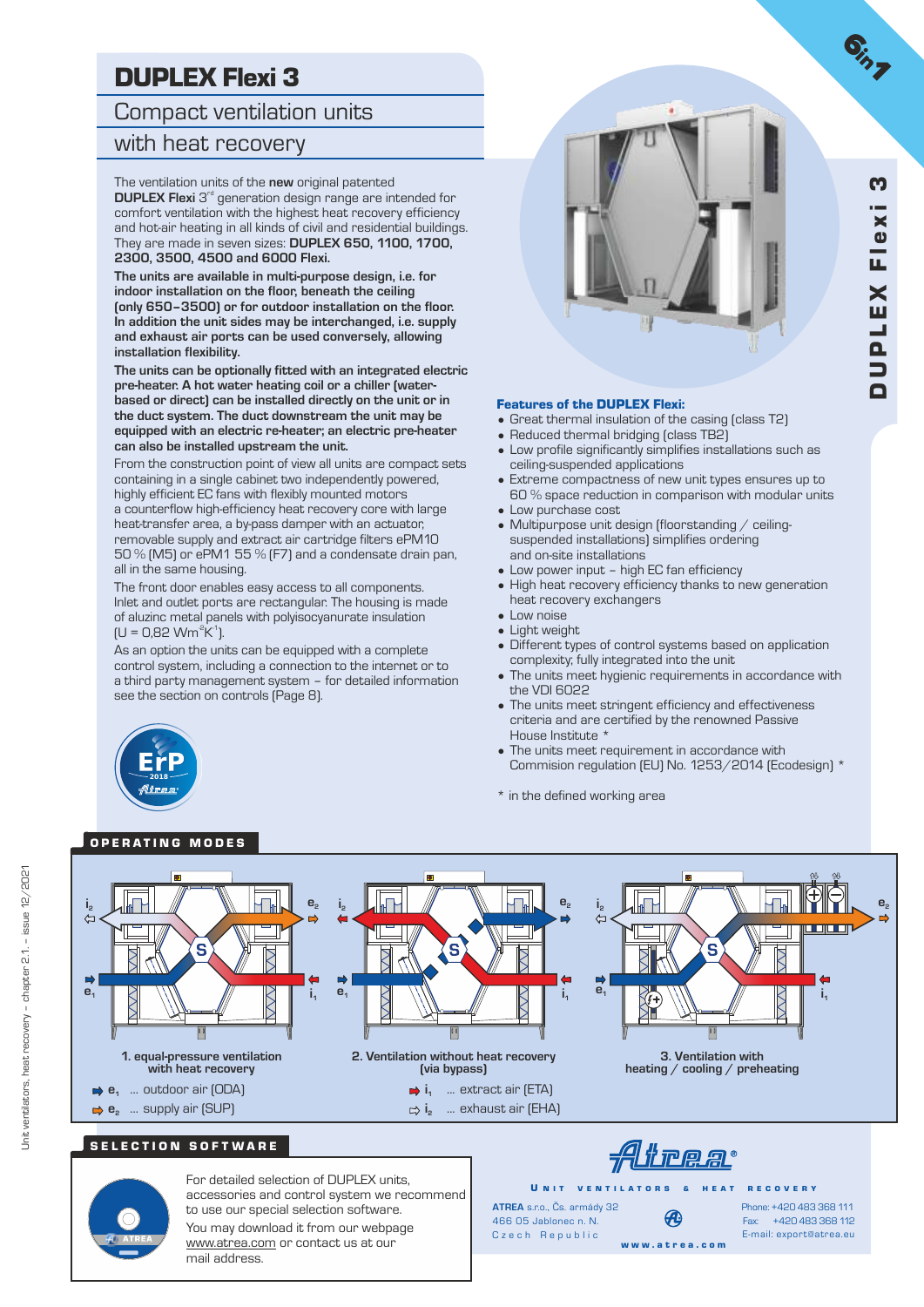# PERFORMANCE CURVES

#### TECHNICAL DATA

| <b>Unit</b>                            |                          | 650 Flexi                        | <b>1100 Flexi</b> | <b>1700 Flexi</b> | <b>2300 Flexi</b> | <b>3500 Flexi</b> | <b>4500 Flexi</b> | <b>6000 Flexi</b> |  |
|----------------------------------------|--------------------------|----------------------------------|-------------------|-------------------|-------------------|-------------------|-------------------|-------------------|--|
| Nominal airflow                        | $m3h-1$                  | 650                              | 1 1 0 0           | 1700              | 2 3 0 0           | 3500              | 4500              | 6000              |  |
| Nominal external static pressure       | Pa                       | 170                              | 200               | 200               | 200               | 300               | 300               | 300               |  |
| Power input at nominal operating point | W                        | 320                              | 670               | 1 200             | 1600              | 2 100             | 2 3 0 0           | 3000              |  |
| Recovery efficiency <sup>1]</sup>      | $\%$                     | see curve                        |                   |                   |                   |                   |                   |                   |  |
| Weight <sup>21</sup>                   | kg                       | 105                              | 150               | 235               | 280               | 325               | 390               | 510               |  |
| Power supply                           | $\vee$                   | 230                              | 230               | 230               | 230               | 400               | 400               | 400               |  |
| Frequency                              | Hz                       | 50                               |                   |                   |                   |                   |                   |                   |  |
| Max. power input                       | W                        | 340                              | 780               | 1600              | 1700              | 5 200             | 5200              | 6400              |  |
| Fan speed                              | min                      | 4 300                            | 3400              | 2 3 6 0           | 2470              | 2970              | 2970              | 2700              |  |
| Heating output (pre-heater)            | kW                       | 2,2                              | 3,3               | 4.4               | 7.7               | 11                | 13,2              | 16,5              |  |
| Filtration class                       | $\overline{\phantom{a}}$ | ePM1 55 % [F7] / ePM10 50 % [M5] |                   |                   |                   |                   |                   |                   |  |

 $1)$  based on air volume flow - see curve

<sup>2)</sup> based on accessories

#### P E R F O R M A N C E C U R V E S



#### HEATING AND COOLING CAPACITY, RECOVERY EFFICIENCY

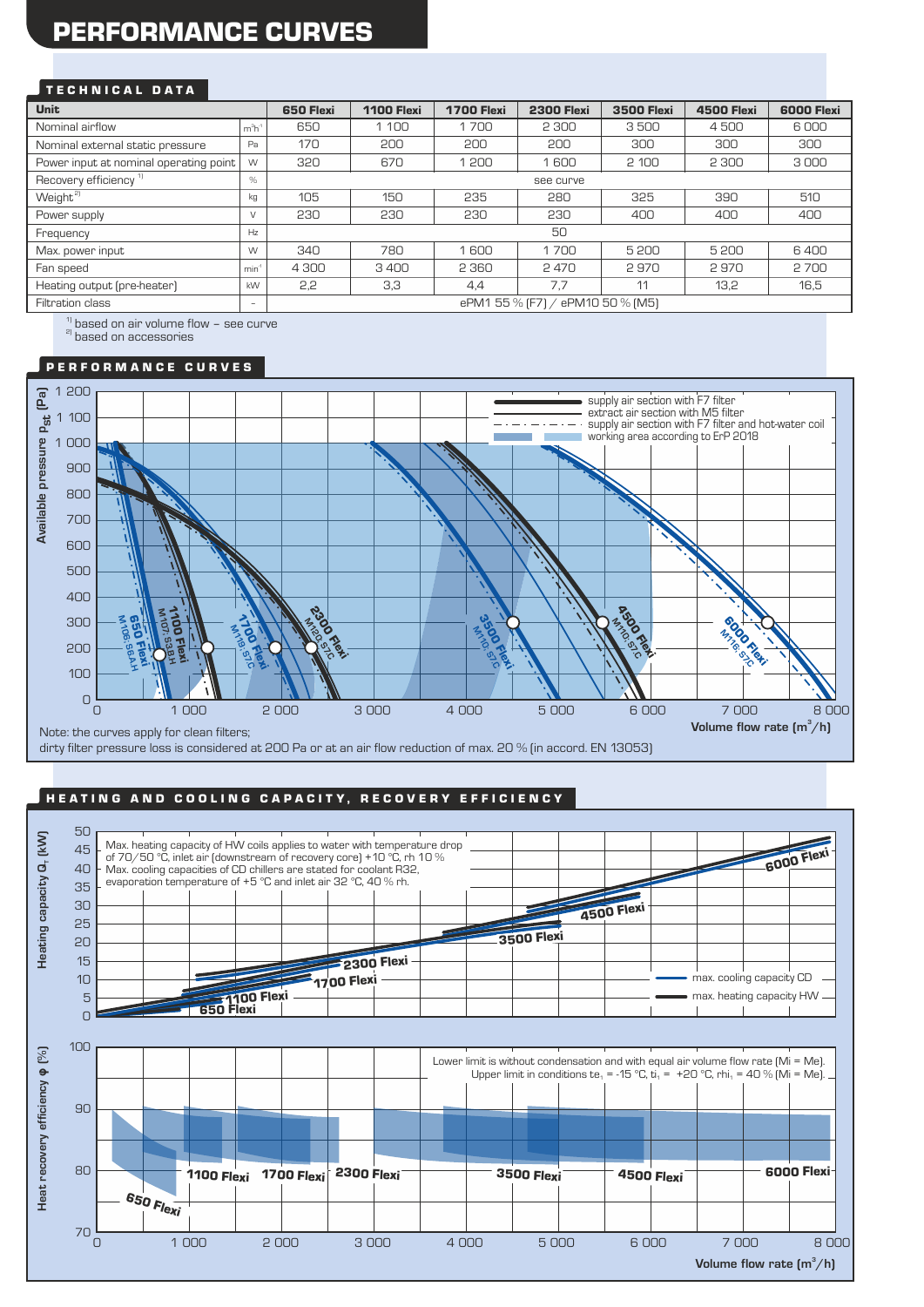# DIMENSIONS AND CONNECTION PORTS

#### **DUPLEX 650, 1100 FLEXI**



**UT**<sub>12</sub> ... Heating coil connection; CH<sub>12</sub> ... Chiller connection; **K** ... Condensate drain; **X × Y** ... Connecting port dimensions; **LH** ... Stand-alone heating coil; **LC** ... Stand-alone chiller or heating coil with chiller;

#### D U P L E X 1 7 0 0 – 6 0 0 0 F L E X I







| Unit              | ►   | н   | в   | X <sub>1</sub> | <b>Y1</b> | <b>X2</b> | <b>Y2</b> | А  | c   | D   |     |     | LH  | LC  | H1  | <b>B1</b> |
|-------------------|-----|-----|-----|----------------|-----------|-----------|-----------|----|-----|-----|-----|-----|-----|-----|-----|-----------|
| <b>1700 Flexi</b> | 950 | 550 | 455 | 500            | 250       | 500       | 250       | 85 | 50  | 85  | 105 | 150 | 375 | 725 | 805 | 365       |
| <b>2300 Flexi</b> | 950 | 550 | 580 | 500            | 250       | 630       | 355       | 45 | 75  | 145 | 105 | 85  | 375 | 725 | 805 | 495       |
| 3500 Flexi        | 950 | 550 | 780 | 500            | 500       | 630       | 500       | 45 | 120 | 120 | 105 | 85  | 375 | 725 | 805 | 685       |
| 4500 Flexi        | 950 | 600 | 990 | 500            | 500       | 630       | 500       | 45 | 225 | 225 | 150 | 85  | 375 | 725 | 805 | 920       |
| 6000 Flexi        | 950 | 600 | 295 | <b>500</b>     | 710       | 630       | 710       | 45 | 27C | 270 | 150 | 85  | 375 | 725 | 805 | 225       |

**LH** ... Stand-alone heating coil; **LC** ... Stand-alone chiller

**X × Y** ... Connecting port dimensions; **UT1,2** ... Heating coil connection; **CH1,2** ... Chiller connection; **K** ... Condensate drain

#### RECTANGULAR CONNECTION PORTS



Roof of the unit

 $\mathbf{i}_2$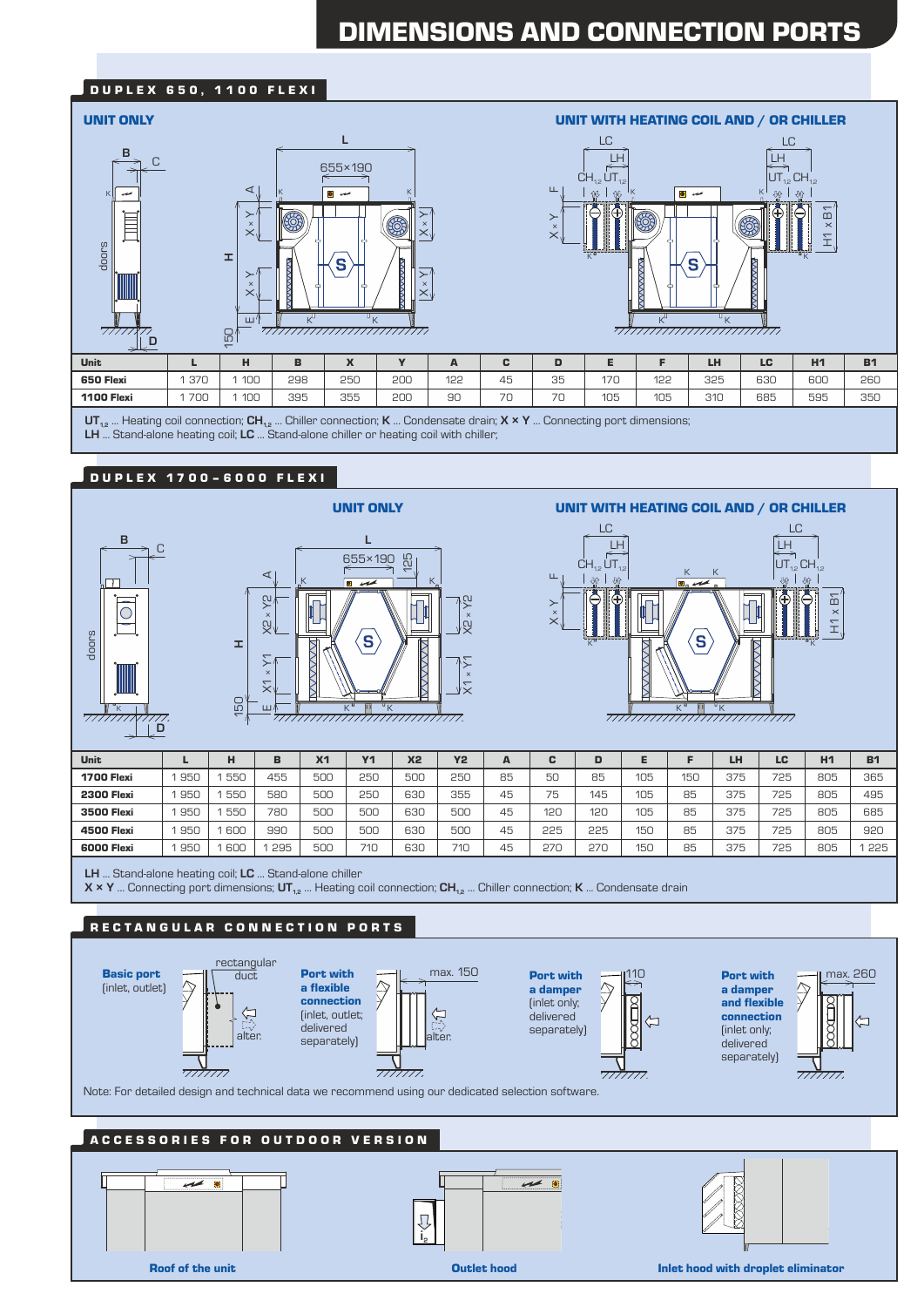### INSTALLATION POSITIONS AND PORT CONFIGURATIONS

The units are available in multipurpose design, allowing the unit to be installed on the floor or beneath the ceiling. For all three unit positions (floor-standing, ceiling-suspended and rooftop), the standard support zinc-coated steel legs are used for installation. Chillers must always be suspended separately.

Each unit is fitted with several condensate drain pipes as standard. During installation the respective drain should be selected. Chillers have their own condensate drains. The condensate drains used must be connected into a sewer system. During installation the respective drain should be selected.

In addition, unit sides can be interchanged, i.e. supply and exhaust air ports can be used conversely. This ensures high installation flexibility on site.

#### FLOOR-STANDING POSITION

– the unit is installed using the adjustable legs supplied

# <del>minimininininininin</del> **e1**  $\mathbf{i}_2$ **i1 e2**



<del>minimininininininin</del>

#### CEILING-SUSPENDED POSITION

– the unit is installed using supplied hangers



#### ROOFTOP POSITION

– the unit is installed using the adjustable legs supplied











Hot water heating coil HW.2 and /or a water-based or direct chiller (to be fitted directly on to the unit) or an EPO-V electric heating coil (to be installed in to the duct) may be optionally connected to the unit. For a detailed unit design we recommend a special DUPLEX selection software be used; available at www.atrea.com.

**K** ... Condensate drain

- $\rightarrow$  **e**<sub>1</sub> ... outdoor air (ODA) **e**<sub>2</sub> ... supply air (SUP)
- $\Rightarrow$  **i**<sub>1</sub> ... extract air (ETA)  $\Rightarrow$ **i**<sub>2</sub> ... exhaust air [EHA]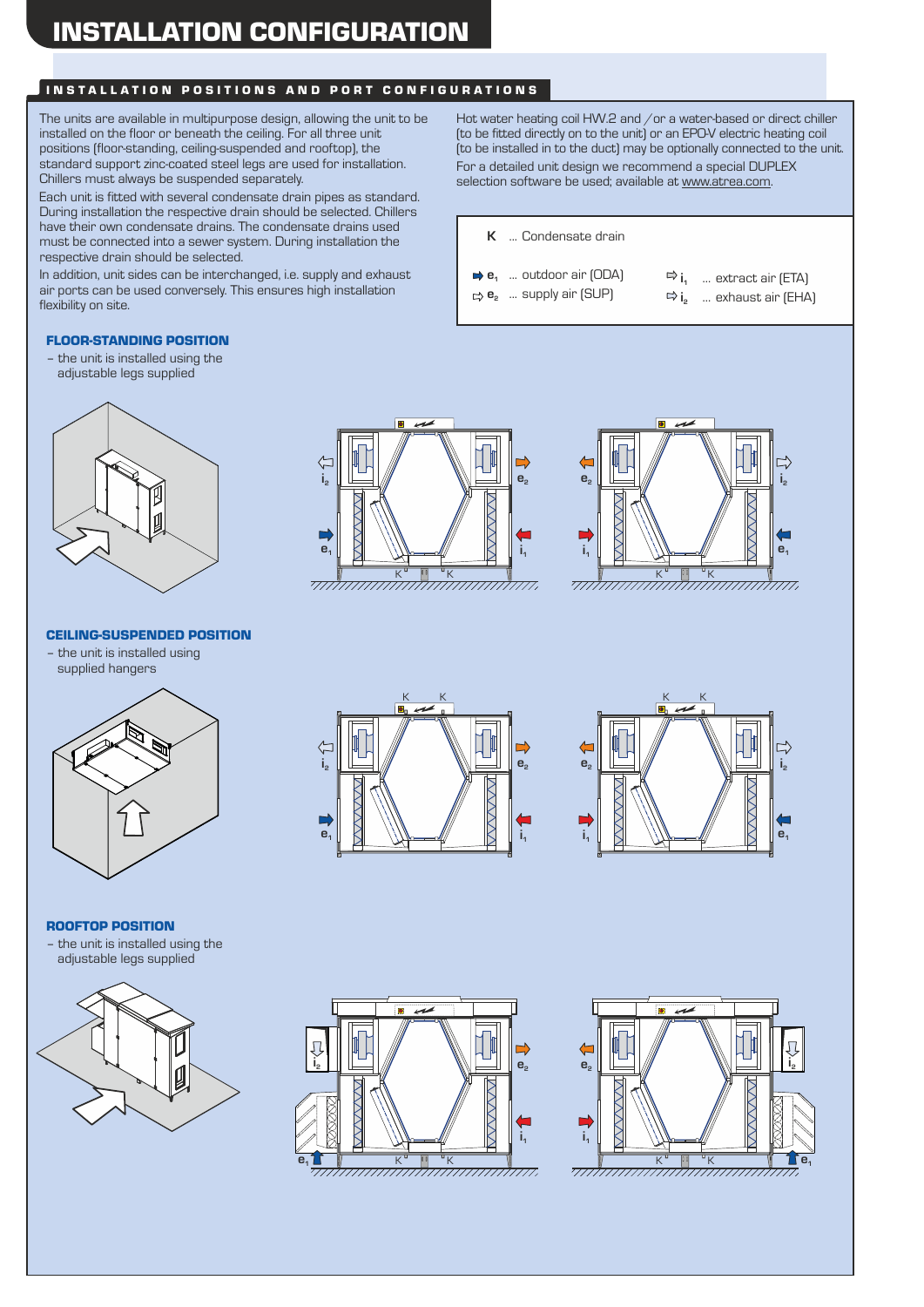#### HANDLING SPACE

DUPLEX units must be installed with the prescribed handling space around the unit in mind.

Below the unit at least 150 mm must be left to install the DN 32 condensate drain line. This line must run through a U-bend at least 150 mm high into a sewer. This space is easily provided when the steel supporting feet supplied as standard are used. Handling space in front of the unit must be maintained for opening the front door, replacing filters and providing servicing and installation access to each unit part.

Each drawing shows the minimum handling space. In addition, each unit must have the minimum handling space of 600 mm from the side of the control system electric switchboard according to CSN.

Units with a heating or cooling control manifold must have free space from the side of the manifold, too.

#### Handling space in front of the door **Handling space for accessories** Floor-standing indoor Floor-standing rooftop 650–6000 Flexi 650–6000 Flexi ,,,,,,,,,,,,,,,,,,,,,,,,,,,,,,,,,,,,,, 25 Z2  $\overline{\bullet}$  $\geq$ **H + 50** S 150 150 K K K K  $\frac{1}{\text{floor}}$ <u>minmummummin</u> roof **L - 50**  $\varnothing$  11 wall wall ន $\vert$ ន $\vert$ min. T2 min. 30 min. T2 min. 30  $\sum_{i=1}^{n}$ inin.  $\overline{\phantom{a}}$  $\mathbf{r}$ **P2** min. T<sub>2</sub> min. 777777777777777777777777 77777777777171717177777. Ceiling- suspended indoor 650–3500 Flexi  $\mathcal{C}^{\text{ceiling}}$  $\mathbf{e}^{\dagger}$ min. T2 min. 30  $B + 60$ in. filter service min. Type replacement access **Z1** (mm) **Z2** (mm) 600 **T1** (mm) **T2** (mm) **650 Flexi** 250 300 465 655 view with installation opening min. T<sub>2</sub> **1100 Flexi** 320 500 475 645<br>**1700 Flexi** 500 500 520 845 **1700 Flexi** 500<br>**2300 Flexi** 500 **2300 Flexi** 500 600 520 845<br>**3500 Flexi** 500 800 520 845 **3500 Flexi** 500 800 520 845  $\frac{1}{\text{floor}}$ **4500 Flexi** 500 1 000 520 845 floor **6000 Flexi** 500 1 300

#### ACOUSTIC POWER L<sub>w</sub> and acoustic pressure

|                          | <b>Working point</b>                      |             |            | <b>Acoustic power L. [dB(A)]</b> | Acoustic pressure $L_{n3}$ [dB(A)] |      |                    |
|--------------------------|-------------------------------------------|-------------|------------|----------------------------------|------------------------------------|------|--------------------|
| <b>Type</b>              |                                           | inlet $e_1$ | inlet $i1$ | outlet e <sub>2</sub>            | outlet i <sub>2</sub>              | unit | at distance of 3 m |
| <b>DUPLEX 650 Flexi</b>  | 600 m <sup>3</sup> /h (200 Pa)            | 55          | 54         | 79                               | 77                                 | 57   | 36                 |
| <b>DUPLEX 1100 Flexi</b> | 1 000 $\text{m}^3/\text{h}$ (200 Pa)      | 58          | 61         | 80                               | 81                                 | 61   | 40                 |
| <b>DUPLEX 1700 Flexi</b> | 1 500 m <sup>3</sup> /h (200 Pa)          | 54          | 53         | 71                               | 72                                 | 54   | 33                 |
| <b>DUPLEX 2300 Flexi</b> | $2000 \,\mathrm{m^3/h}$ (200 Pa)          | 54          | 56         | 75                               | 71                                 | 54   | 34                 |
| <b>DUPLEX 3500 Flexi</b> | $3000 \,\mathrm{m}^3/\mathrm{h}$ (200 Pa) | 56          | 57         | 76                               | 76                                 | 57   | 36                 |
| <b>DUPLEX 4500 Flexi</b> | 4 000 m <sup>3</sup> /h (200 Pa)          | 65          | 66         | 82                               | 78                                 | 62   | 41                 |
| <b>DUPLEX 6000 Flexi</b> | 5 500 $\text{m}^3/\text{h}$ (200 Pa)      | 73          | 73         | 84                               | 83                                 | 63   | 43                 |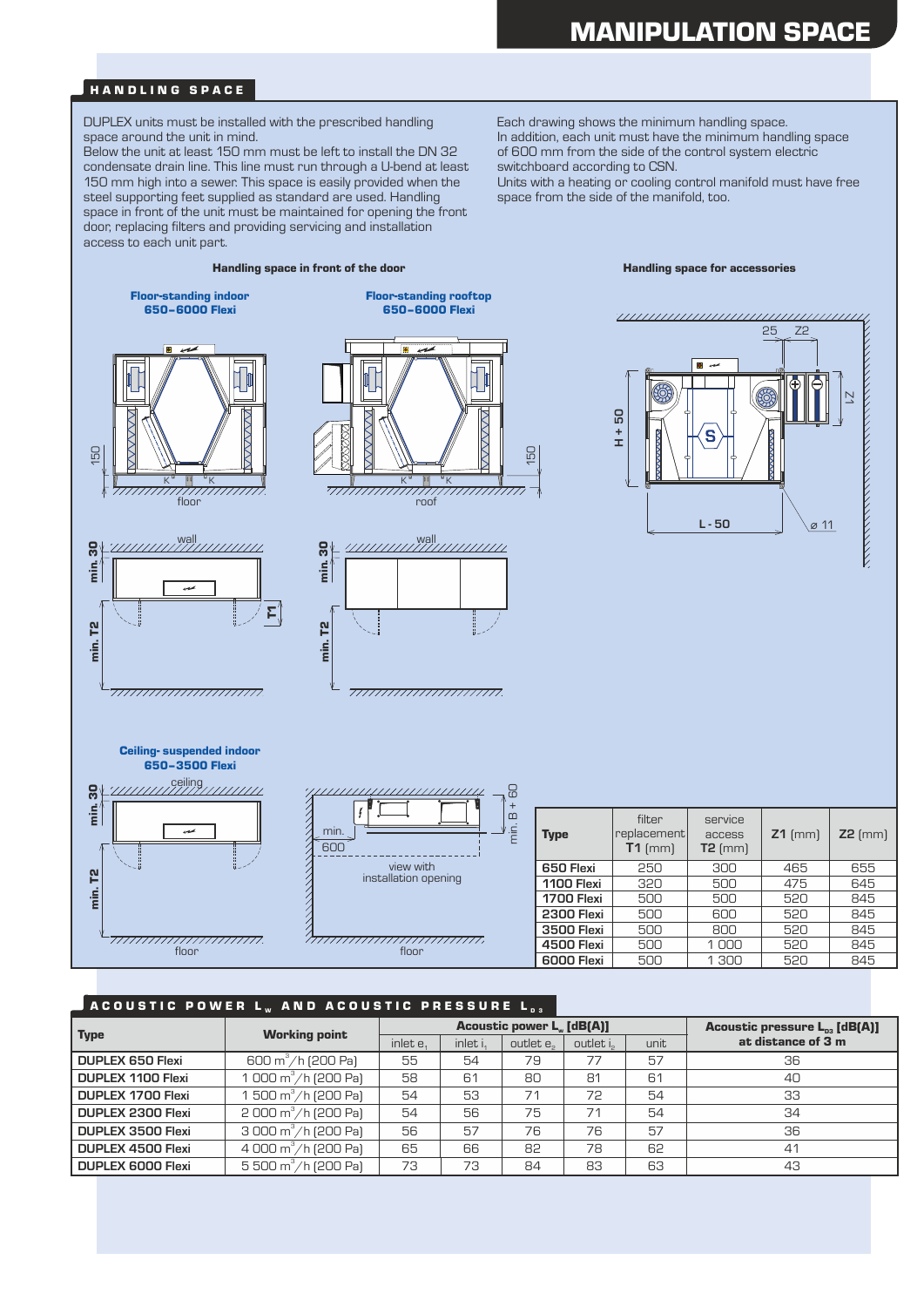## MODIFICATIONS

### DUPLEX FLEXI - BASIC UNIT



#### **Basic configuration**

The compact unit consists of supply and exhaust centrifugal fans with electric motors in anti-vibration mounting, removable counterflow air-to-air heat recovery core assembled from thin plastic plates, removable ePM10 50 % (M5) or ePM1 55 % (F7) supply and exhaust air filters, and a condensate pan. A front door enables easy access to all built-in components and filters. The units meet requirement in accordance with Commision regulation (EU) No. 1253/2014 (Ecodesign) in the defined working area.



### Fans

All units are equipped with high-efficiency fans (ebm-papst and Ziehl Abegg) with impellers and backward curved blades in semispiral casing. Whole range of DUPLEX 650 to 6000 Flexi fans meets the requirements of the European directive ErP 2015.



#### Heat recovery core

The units are equipped with a high-performance heat recovery cores – type S3, S6 or S7. This is made of thin plastic plates with high recovery efficiency up to 93 %.



#### By-pass ("B")

The heat recovery core bypass, includes an actuator. When opening the by-pass damper, airflow through the recovery core closes automatically to avoid heat transfer.

#### DUPLEX FLEXI - OPTIONAL ACCESSORIES FOR ADDITIONAL INSTALLATION

|  | ٠<br>۰<br>٠ |
|--|-------------|
|  |             |

#### Electric preheater

Integrated electric heating coils provide the antifreeze protection of the HR exchanger when equal-pressure ventilation is continuously required. Control is provided through the DUPLEX RD5 unit control system. For more information please refer to the selection software DUPLEX. An option delivered separately.



### Hot water heating coil

External water-to-air heating coil; made of copper pipes and aluminum fins. Designed for systems up to 110 °C and 1,0 MPa. Units with heating coil must be equipped with e, supply air shutoff damper; an actuator with spring-return function is reccommended. An external coil hydraulic kitfor heating capacity control of RE-HW.4 or RE-HW.3 type can be supplied with the coil upon request. For more information please refer to the selection software DUPLEX. An option delivered separately.



#### **Chilled water cooling coil**

External coil made of copper pipes and aluminum fins with a special hydrophilic surface improving water drainage. The cooling coil can be equipped with the R-CW.3 external hydraulic kit on request. For more information please refer to the selection software DUPLEX. An option delivered separately.



#### Direct expansion (DX) coil

External coil made of copper pipes and aluminum fins with a special hydrophilic surface improving water drainage. For more information please refer to the selection software DUPLEX. An option delivered separately.

### HW.x

HE.x

CW<sub>x</sub>



#### DUPLEX xxxx Flexi

Me.xxx; Mi.xxx

S.x

B.x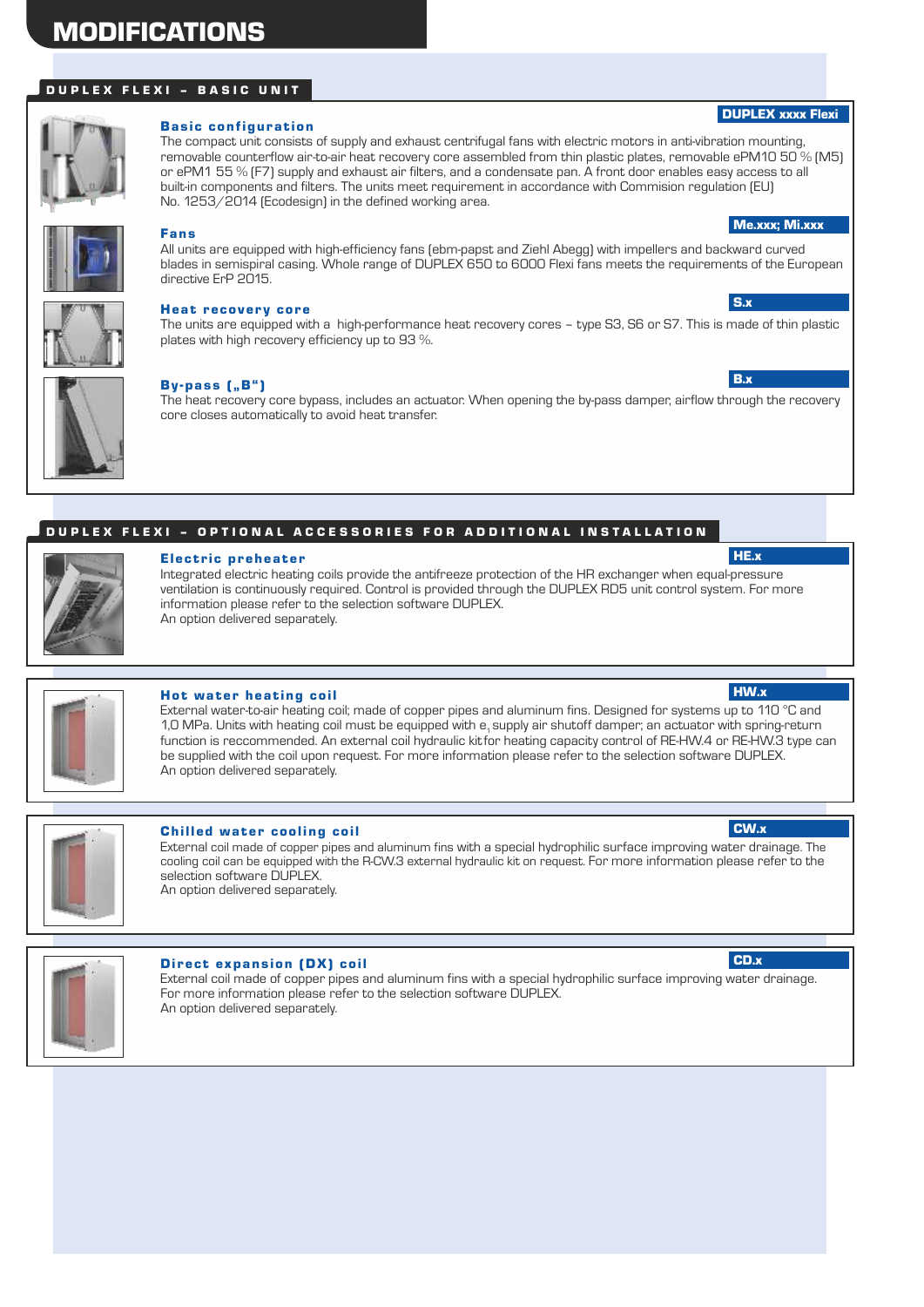## OPTIONAL ACCESSORIES

#### O P T I O N A L A C C E S S O R I E S ( B A S I C O V E R V I E W )

H.P

Shutoff damper  $e_1$ ; i<sub>1</sub> Shutoff dampers are fitted on inlet ports. The dampers are available in different sizes based on unit ports and actuator types – the standard type is LM 24A and the type with spring return is LF 24 (to be shut off in case of power cuts). An option delivered separately.



### Ke.xxx; Ki.xxx Fi.xxx

Air filtration The DUPLEX series are equipped with filter cartridges as standard (ePM1 55 % (F7) / ePM10 50 % class filters - supply  $/$  exhaust]. This filter combination fulfills hygiene requirements according to VDI 6022. Other filter combinations available are: ePM10 50 % / ePM10 50 %, ePM1 55 % (F7) / ePM1 55 % (F7) and ePM10 50 % / ePM1 55 % (F7).



#### **Flexible connection**

Flexible connection for rectangular ports in the unit port sizes. An option delivered separately.



#### Accessories for rooftop version

- **NR** Custom designed roof to protect the unit against weather. The roof includes a service cover for access to the junction box.
- **N1.E** Cover for outdoor air inlet port with lamellas and droplet eliminator.
- **N2** Adjustable cover for exhaust port with protective grille and the ability to change the direction of air flow.



### RE-HW.4, RE-HW.3

#### Heat ing coil hydraulic kit

Its function is to control heating capacity of a heating coil. It consists of a three-speed pump, two globe shutoff valves and connection pipes. Further equipment depends on the type:

- **RE-HW.4** three-way mixing valve with an actuator for digital control system
- **RE-HW.3** three-way diverting valve with
- a thermostatic valve for electric control system



### EPO-V

Electric preheaters EPO-V EPO-V electric heating coils are used in two ways:

- 1) to provide the antifreeze protection of the HR exchanger when equal-pressure ventilation is continuously required,
- 2) heating the air supplied by a ventilation unit to a building.

Control is provided through the DUPLEX RD5 unit control system. When installing the heating coil requirements specified in a separate technical sheet must be adhered to. An option delivered separately.



#### A.MFF

R-CW.3

**Tube manometers** Accessory for filters for simple view of current pressure drop. The tube manometers are obligatory for hygienic unit design in accordance with the VDI 6022. An option delivered separately.

Designed to control the cooling capacity of water chillers. The R-CW.3 with a 3-way fitting has a 3-way Belimo ball valve with a Belimo TR24-SR servo drive



#### Spare cartridge filters

Replacement filter cartridges in different sizes based on the unit type. Available in ePM10 50 % and ePM1 55 % (F7) filtration class.

### A.CF.XXX

FK.x



#### Constant air flow and pressure

Manometers reading fan pressure together with controls, enables intelligent fan control of preselected airflow. This accessory assumes the unit is equipped

with RD5 digital control system. Using a second manometer (optional accessory) in the supply air duct enables the user to control constant pressure in the supply duct. An option delivered separately.

#### **Condensate pump**

Control modes for water chillers

and two ball stop valves. An option delivered separately.

Condensate removal pump with reservoir for ceilingsuspended units.

The heating cable helps to protect the condensate drain from freezing.